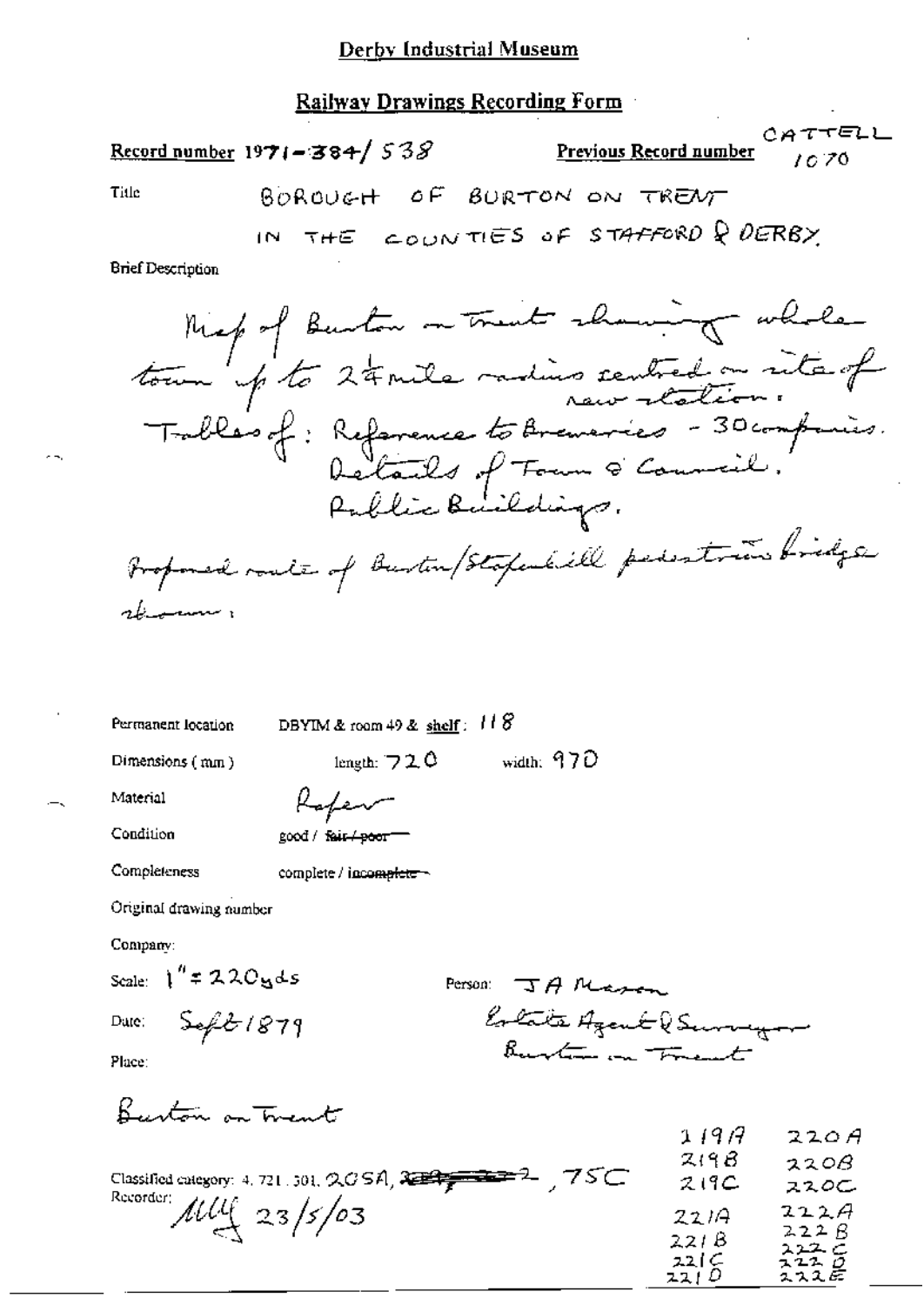## Derby Industrial Museum

## Railway Drawings Recording Form

$$
\underline{\text{Record number}} 1971 - 384 / 546.1
$$

 $CATTELL$ <br> $1083$ Previous Record number

Title

**Brief Description** 

| Kemmlaung sute of railway                        |
|--------------------------------------------------|
| from Shobnall What to Board End Why              |
| crossing under main line, I part of branch       |
| If to Junise typon Unclosingle Street Junistics. |
| Track line shows continuation from Board End.    |
| across Fleet Green                               |

| Permanent location                                       | DBYIM & room 49 & shelf: $(1, 8)$  |  |  |
|----------------------------------------------------------|------------------------------------|--|--|
| Dimensions (mm)                                          | width: $860$<br>length: $2\,8\,70$ |  |  |
| Material                                                 | Tracinforman improper in folice    |  |  |
| Condition                                                | good / fair / poor                 |  |  |
| Completeness                                             | complete / incomplete              |  |  |
| Original drawing number                                  |                                    |  |  |
| Company:                                                 |                                    |  |  |
| Scale: $I'' = (C_{\mathcal{A}} \rho_{\mathcal{A}})^{-1}$ | Person:                            |  |  |
| Date: May 29-9 1880                                      |                                    |  |  |
| Place:                                                   |                                    |  |  |
| Ruchara Trant                                            |                                    |  |  |
|                                                          |                                    |  |  |
|                                                          |                                    |  |  |

Classified earcgory: 4, 721, 301, 221C, 221A, 221D 205A, 220C,<br>Recorder:<br> $\frac{\lambda \mu_1 \mu_2}{23}$  5/2003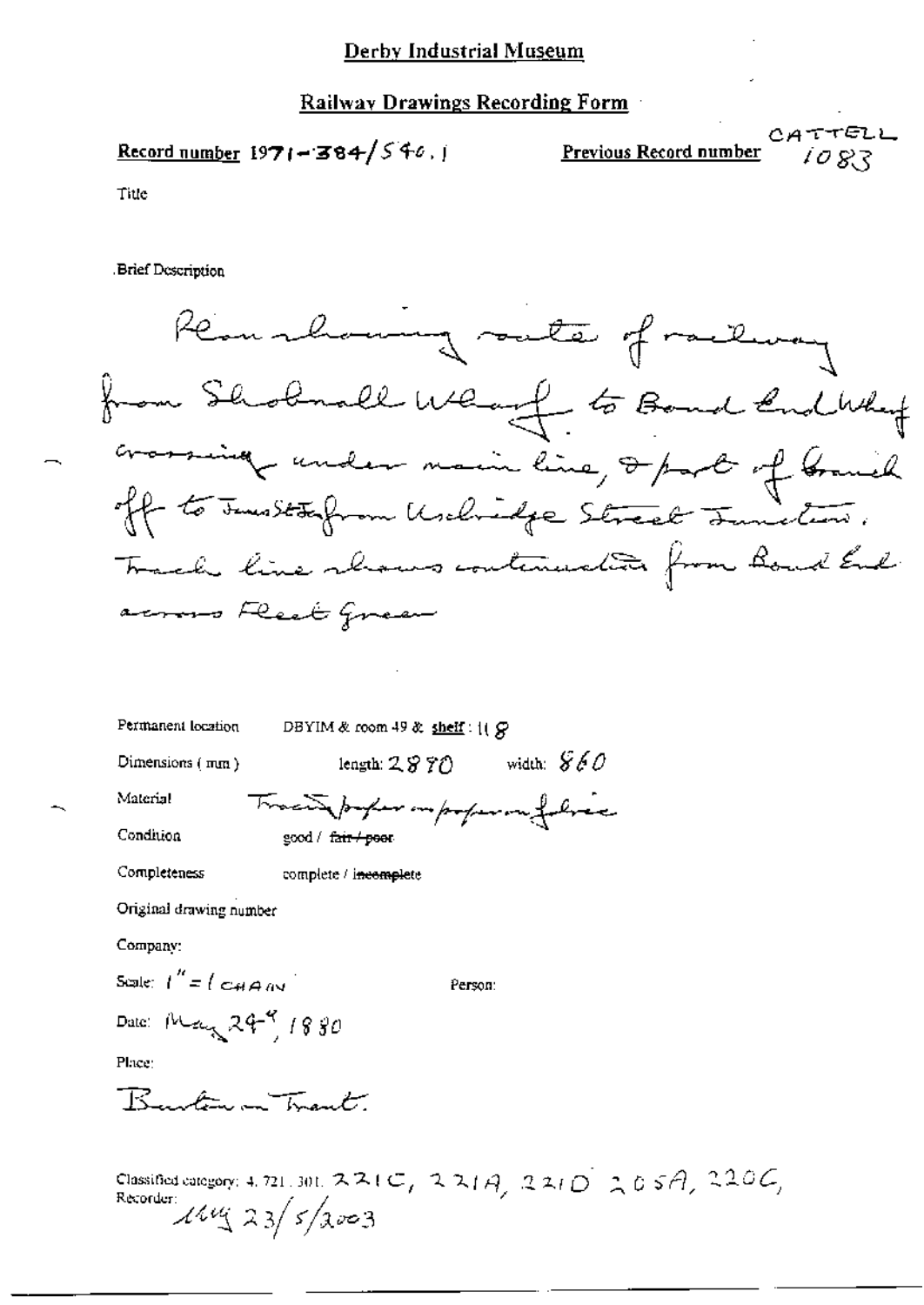#### Derby Industrial Museum

### Railway Drawings Recording Form

Record number 1971 = 384/
$$
\sqrt{40}
$$
. 2

CATTELL Previous Record number  $1083$ 

Title

**Brief Description** 



Permanent location

DBYIM & room 49 & shelf:  $118$  $length: 1265$  width:  $445$ 

Dimensions  $(mm)$ 

Material

Condition

Tracing folme  $good /$  fair  $7$  poor-

Completeness complete / incomplete......

Original drawing number

Company:

Scale:  $\int_0^{\pi}$  =  $\int$   $\omega + \rho \, \mathrm{d}x$ 

Person:

Date:

Place:

Bustin on hunt

Classified category 4.721, 301, 220C, 205+1, 221C<br>Recorder:<br>Letty 23/s/2003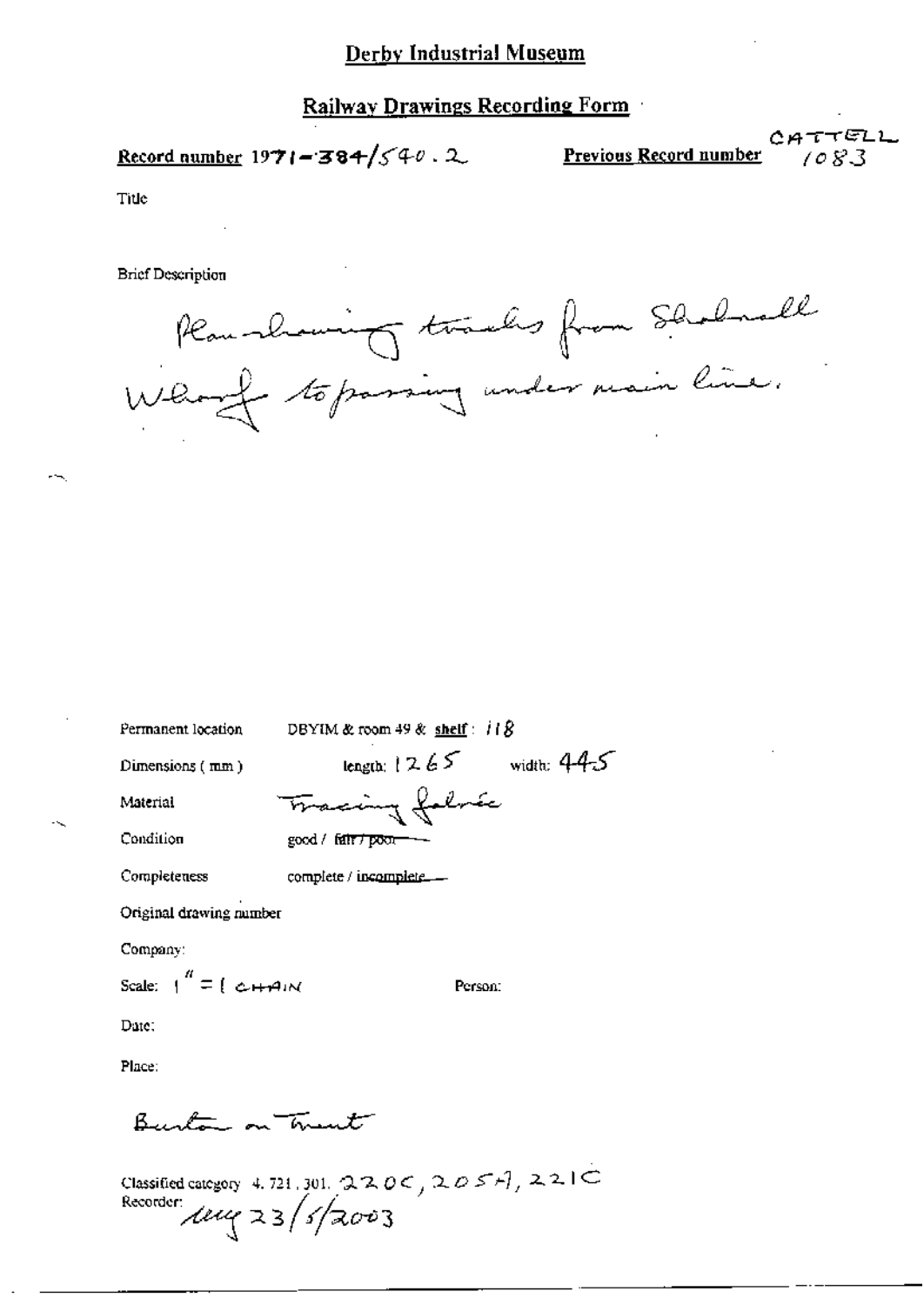#### **Railway Drawings Recording Form**

$$
\underline{\text{Record number}} 1971 - 384 / 2.93
$$

Previous Record number

 $\epsilon$  at the  $L$ 1029

Title

**Brief Description** 

Longe reale up abouting line from Bond and to Shodenle, choose rad, and ermeles off it. Attalia mplease Act of 1874, which me . tristing kim from 1836/60/04/78 in linken rad. Proposed route Barton Connecting Bould Ret 1875 the fine part claim. adjudicement profestivos romandos, untercomposas mais Candamnens blues

| Permanent location                                 | DBYIM & room 49 & shelf: 口字      |            |  |
|----------------------------------------------------|----------------------------------|------------|--|
| Dimensions $(mn)$                                  | length: $2.73C$                  | width: フぷひ |  |
| Material                                           | Poperon follows                  |            |  |
| Condition                                          | good / l <del>air / poer m</del> |            |  |
| Completeness                                       | complete / incomplete            |            |  |
| Original drawing number                            |                                  |            |  |
| Company: $\approx$ $\mathcal{R}$                   |                                  |            |  |
| Scale: $2\frac{2}{\sqrt{2}}\frac{1}{\sqrt{2}}$     | Person:                          |            |  |
| Date: $F \sim \epsilon \sqrt{\omega} \propto 1886$ |                                  |            |  |
| Place:                                             |                                  |            |  |

<u>Lauritin on traut.</u>

Classified category: 4, 721, 301, 2206, 2206, 220 e, 221A, 221C, 221O. Recorder 11/2/201